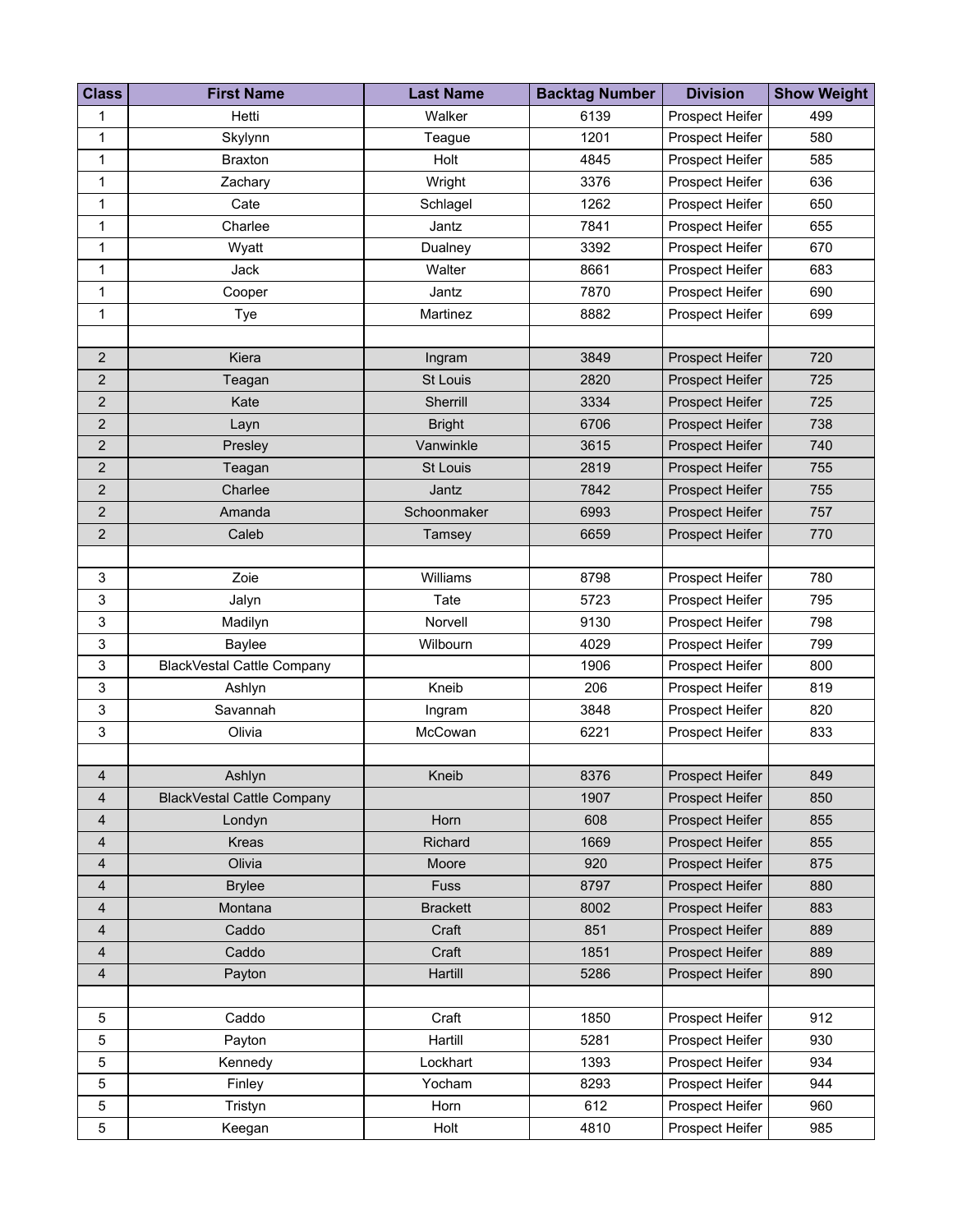| 5                         | Alyson                                  | Kelley      | 834  | Prospect Heifer       | 990  |
|---------------------------|-----------------------------------------|-------------|------|-----------------------|------|
|                           |                                         |             |      |                       |      |
| $6\phantom{1}$            | Amanda                                  | Schoonmaker | 6992 | Prospect Heifer       | 1037 |
| $6\phantom{1}$            | Grady                                   | Carter      | 9104 | Prospect Heifer       | 1060 |
| $\,6$                     | Case                                    | Conley      | 5104 | Prospect Heifer       | 1125 |
|                           |                                         |             |      |                       |      |
|                           | <b>Champion Prospect Heifer</b>         |             |      |                       |      |
|                           | <b>Reserve Champion Prospect Heifer</b> |             |      |                       |      |
|                           |                                         |             |      |                       |      |
| 1                         | Tyler                                   | Shreve      | 6682 | <b>Prospect Steer</b> | 490  |
| 1                         | Kody                                    | White       | 8906 | <b>Prospect Steer</b> | 520  |
| $\mathbf{1}$              | Ryder                                   | Klaassen    | 8548 | <b>Prospect Steer</b> | 580  |
| $\mathbf{1}$              | Cheyenne                                | Dawson      | 9127 | Prospect Steer        | 598  |
| $\mathbf{1}$              | Turner                                  | Longacre    | 8272 | <b>Prospect Steer</b> | 610  |
| 1                         | <b>Brylee</b>                           | Fuss        | 1704 | Prospect Steer        | 622  |
| 1                         | Jazmine                                 | Davis       | 9060 | <b>Prospect Steer</b> | 630  |
| 1                         | Colby                                   | Kokojan     | 8467 | <b>Prospect Steer</b> | 639  |
| $\mathbf{1}$              | Hudson                                  | Harris      | 8779 | Prospect Steer        | 641  |
| 1                         | Tommy                                   | Glover      | 1377 | Prospect Steer        | 649  |
| $\mathbf{1}$              | Madison                                 | Shout       | 8448 | <b>Prospect Steer</b> | 650  |
|                           |                                         |             |      |                       |      |
| $\overline{2}$            | Kasandra                                | Tajchman    | 9119 | <b>Prospect Steer</b> | 658  |
| $\overline{2}$            | Parker                                  | Lockhart    | 1390 | <b>Prospect Steer</b> | 659  |
| $\overline{2}$            | Danielle                                | White       | 2534 | Prospect Steer        | 660  |
| $\overline{2}$            | <b>Tanner</b>                           | Otto        | 8672 | <b>Prospect Steer</b> | 660  |
| $\overline{2}$            | Madison                                 | Shout       | 8449 | <b>Prospect Steer</b> | 665  |
| $\overline{2}$            | Landry                                  | Fuss        | 1854 | Prospect Steer        | 675  |
| $\overline{2}$            | Cade                                    | Smith       | 7943 | <b>Prospect Steer</b> | 687  |
| $\overline{2}$            | <b>Briley</b>                           | Harman      | 8757 | <b>Prospect Steer</b> | 688  |
| $\overline{2}$            | Olivia                                  | Moore       | 918  | Prospect Steer        | 698  |
| $\overline{2}$            | Charlie                                 | Hudgins     | 408  | <b>Prospect Steer</b> | 699  |
|                           |                                         |             |      |                       |      |
| $\mathbf{3}$              | Kylie                                   | Smith       | 8618 | Prospect Steer        | 702  |
| $\mathbf{3}$              | Jett                                    | Moore       | 8936 | Prospect Steer        | 712  |
| $\ensuremath{\mathsf{3}}$ | Dax                                     | Seibert     | 1993 | Prospect Steer        | 719  |
| $\mathbf{3}$              | Kelton                                  | Arthur      | 7435 | Prospect Steer        | 724  |
| $\mathbf{3}$              | Cate                                    | Schlagel    | 1261 | Prospect Steer        | 725  |
| $\ensuremath{\mathsf{3}}$ | Taylor                                  | Glover      | 1386 | Prospect Steer        | 729  |
| $\mathbf{3}$              | Olivia                                  | Moore       | 919  | Prospect Steer        | 730  |
| $\ensuremath{\mathsf{3}}$ | Jacee                                   | Vickrey     | 6702 | Prospect Steer        | 735  |
| $\ensuremath{\mathsf{3}}$ | Hunter                                  | Davis       | 9054 | Prospect Steer        | 740  |
| $\mathbf{3}$              | Lincoln                                 | Brannon     | 3890 | Prospect Steer        | 742  |
|                           |                                         |             |      |                       |      |
| $\overline{4}$            | Charlie                                 | Hudgins     | 409  | Prospect Steer        | 749  |
| $\overline{4}$            | Dax                                     | Seibert     | 1994 | <b>Prospect Steer</b> | 749  |
| $\overline{4}$            | Paisley                                 | Visnieski   | 8620 | Prospect Steer        | 749  |
| $\overline{4}$            | Kasandra                                | Tajchman    | 9129 | Prospect Steer        | 755  |
| $\overline{4}$            | Emory                                   | Cowley      | 5780 | Prospect Steer        | 759  |